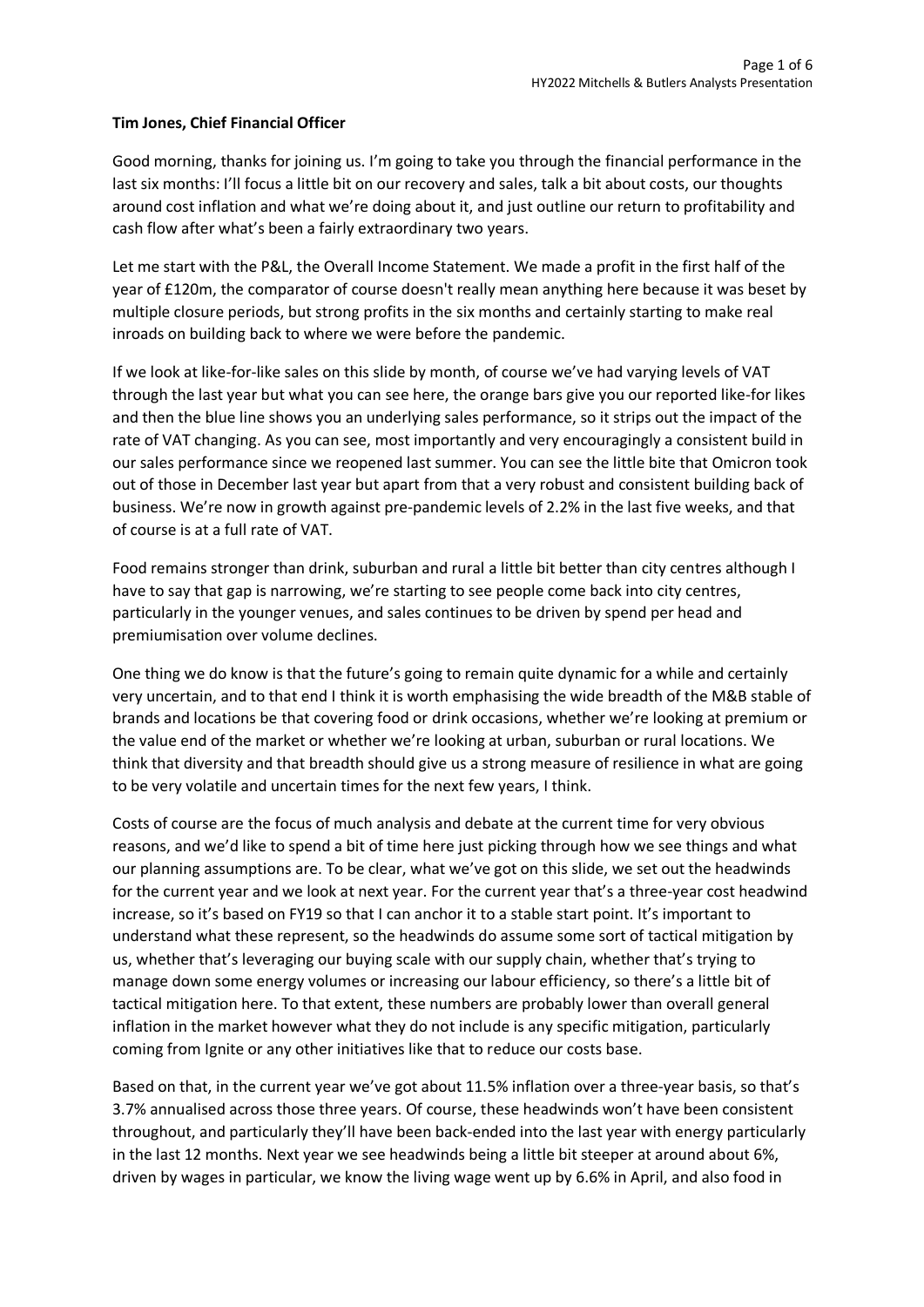particular which is running at very high levels of inflation. I think the big swing next year we're just not really into a position to call is what happens to energy prices, that could exacerbate the situation, or it could of course help to mitigate the situation if we see some sort of reversion to where we were 18 months ago in the energy markets.

Those headwinds really compare to what we were always talking about pre-pandemic as our longterm rate of cost inflation which is around about 3.5% per year, so slightly in excess this year and in excess next year. I don't think there's any reason to move away from our long-term rate there.

In terms of cash flow, it's really encouraging to be back generating positive cash flow and reducing our net debt. Over the last 12 months, so that's since the equity raise, we've reduced net debt by a further £200m to £1.253m excluding leases. We haven't revalued out properties at the half-year, we did see some reversion in those valuations at the end of the last full year, but it leaves our net assets at £2.2bn representing just over £3.70 per share.

I'd like to say a few words, before I wrap up, on pensions, particularly because after many years of paying £50m a year into this fund there's perhaps a glimmer of light at the end of the tunnel now. We have a triennial as of last March, as of a month or so ago, and we'd expect to see some pretty strong progress there against the deficit that we had previously three years ago. If I talk about our main plan, that's our biggest plan that makes up about 80% of our liabilities, we're putting in £40m a year, under the current schedule of contributions we're due to do that only for another 18 months until September next year. The plan is largely de-risked and hedged so we would hope it has some stability to its performance, so we'll look forward and see where we get to this triennial, but we hope we're getting close to fully funding that plan. The executive scheme has gone a step further because we actually announced a buy-in that we did in December last year, so we've largely derisked that. Our contributions are going in at £12m a year, again only until September next year, but we hope they're not all going to be required now, we'll have to see but we hope they're not all going to be required, so they're actually going into a blocked or escrow account which, if they aren't, will allow them to be returned to us rather than getting them locked inside the pension fund.

Before I hand over to Phil I'll maybe just summarise. I think what's really encouraging here is the strong and consistent sales recovery since we reopened a year ago. Cost outlook is certainly going to be challenging looking forward and it's going to be uncertain, but we've got a number of initiatives to deal with that, and Phil will start to talk you through those. We do overall think we're really well placed to face whatever the future holds for us, we've got a strong balance sheet, we've got a great portfolio of brands and diverse locations and that allows us to look forward to the future with a degree of confidence.

## **Phil Urban, Chief Executive Officer**

Thanks Tim, and good morning ladies and gentlemen. After the two years that we've all just endured I guess it would be easy to focus on nothing but the disruption we've seen in the business and our tale of woes but, I don't know about you, I'm getting fed up with looking backwards and bemoaning what might have been. So, today what I intend to do is to share exactly where we see ourselves today, focus on what we're doing and get across to you why we're confident about the coming months. There's no denying that the COVID-19, Brexit, and now the awful war in Ukraine has had a big impact on our cost base which undoubtedly will put a squeeze on our guests' pockets as well as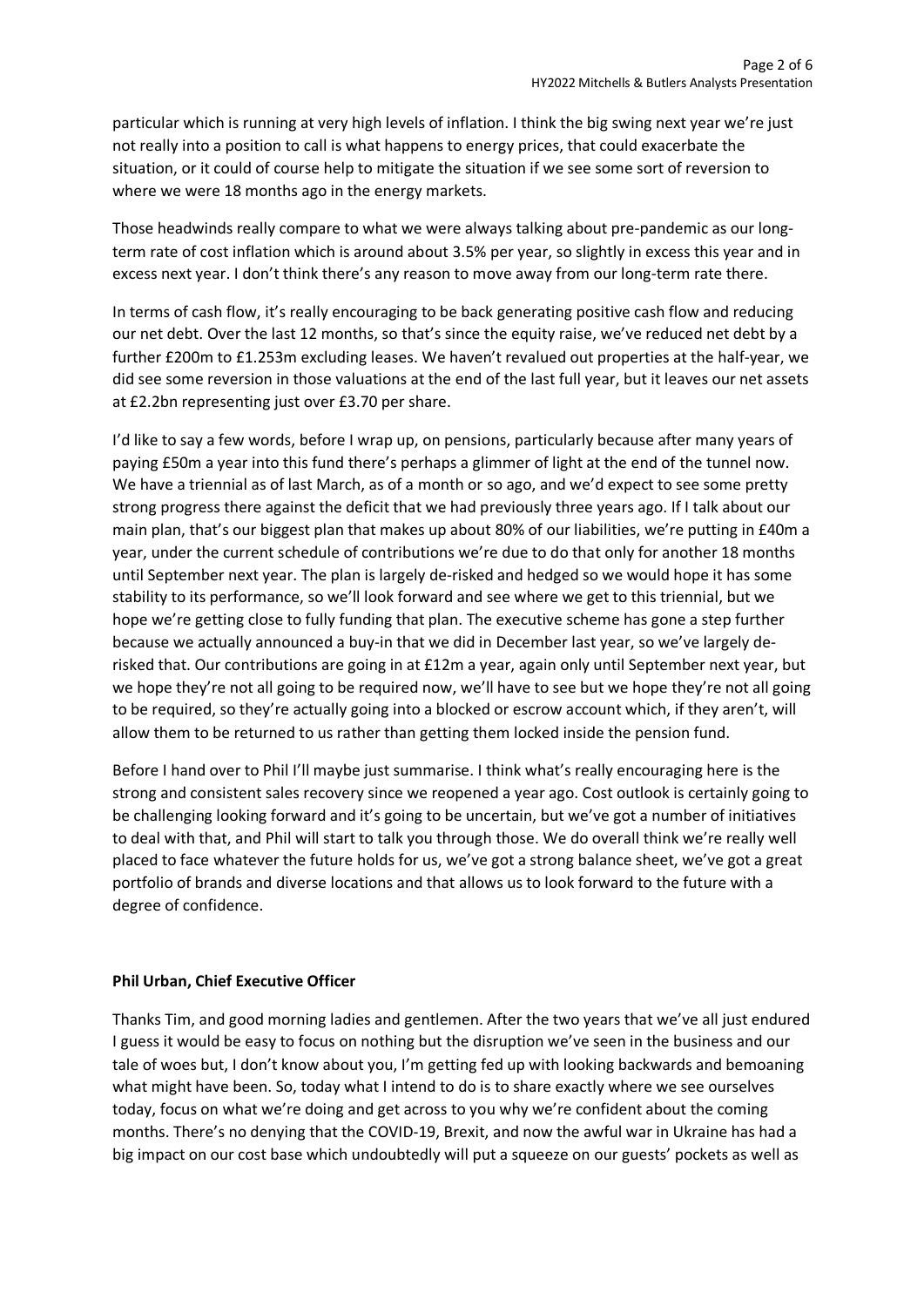our own cost base, but this is a macro issue and we'll take the view that there's nothing we can do about that so we're focusing on the things that are in our gift to control.

Let's start with sales. As Tim says, we have made steady progress since we reopened the doors last summer, apart from that five-week blip over Christmas caused by the Omicron variant, and I'm delighted to say that we finished the half-year with like-for-like sales growth of 1%. Ironically, for those who were there, it was the day after our prelims, just after I'd stood up here and said, providing we got a clear run at Christmas we'd have a strong performance, that Sir Chris Whitty went off-script and told everybody to stay away from Christmas parties. The impact was immediate with cancellations of Christmas bookings particularly hitting beleaguered city centres, so to recover that lost ground by the half-year is extremely pleasing, obviously helped by the 7.5% VAT reduction on food and soft drinks through to the end of March.

With regards to our performance versus the wider market, the trend we reported at the Prelims continues with us outperforming in restaurants and pub restaurants but slightly underperforming in pubs. As explained last time, we have very strong and proven brand formats in restaurants and pub restaurants that pretty much recovered as soon as we reopened the door last summer; it's in the pub cohort where there's a wide range of offers represented and it's the late night young people's market that is performing particularly strongly where we're not overly represented where the strong growth is coming from, where suburban and workforce related businesses are still recovering lost ground. However, we believe these wet-led businesses are recovering and will continue to recover as confidence to venture out post-COVID continues to build.

In terms of our brands, we've made progress in each of our markets since the Prelims with premium food businesses such as Miller & Carter and Browns leading the way, however what I think has been most encouraging to me is the continued recovery of city centres as offices have returned to work, and London has had some weeks of growth which bodes really well for the summer, particularly as tourists start to return.

In the five weeks since the half-year, with VAT back at 20% we're delighted to be able to say that we have continued to see like-for-like sales growth of 2.2%, as Tim said. This means we've continued the path of recovery since last summer, if we normalise the VAT, and that is key for the future. There's no denying that across the sector we are no different, that sales growth has been driven by spend and that volume remains in double digit decline, but this does not mean that we have simply put up our prices, because this is against an FY19 base and we have driven our sales by doing a lot of site conversions and also by product laddering within each brand where we introduce more premium product and allow our guests to trade up or to have an additional starter or dessert. In fact, we took very modest price increases last month compared to many of our competitors as we have decided it's better to stay on our tried and tested approach to pricing, and because we're yet to understand what the impact of inflation is going to be on household budgets and on propensity to eat out. We have a scale advantage against a lot of our competitors, and we believe staying focused on providing value for money in each of our brands will serve us best for the future. Pricing remains an option to us, but we'll continue to focus on building market share and reducing volume decline.

We believe there is still potential to build market share if we deliver and "sell" our offers well, and the fact that there is still sector-wide volume decline tells us there's still a big chunk of our guest base who have yet to return post-COVID. Market supply will inevitably come under more pressure in the coming months as the costs pressures begin to hit and as the squeeze comes on for repayment of bank loans and back rent, that can only be positive for those of us that remain.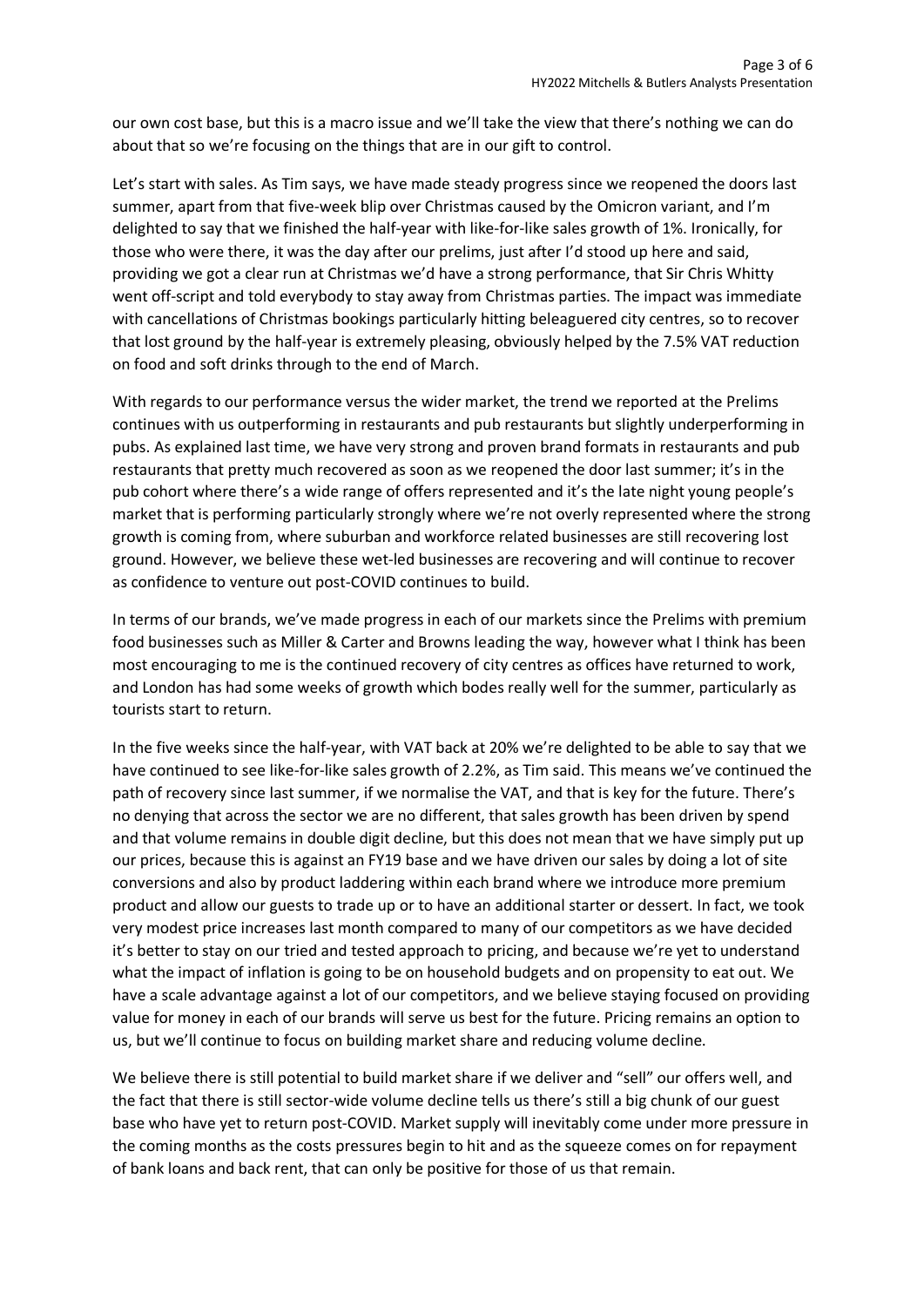Winning market share is about delivering superior customer experiences which relies on many factors including your product, your price, your service, location, etc. We are therefore very encouraged that we have the highest customer satisfaction scores that we've ever had, with all of our brands now sitting at over 4 out of 5. This is very encouraging because there is a clear correlation between customer satisfaction and like-for-like sales, so this is critical to our longer-term goals. I have to acknowledge the outstanding job done by our teams up and down the country in the face of unprecedented pressures. The fact that our team engagement has also grown in the last six months gives me a lot of confidence that the underlying health of the business is good, and I know we'll be ready to take and retain business as the market recovers.

We accept that the macro landscape is challenging right now, in particular the cost inflation that Tim talked about, however we have proven methods of mitigation in our Ignite and Capital programmes and we believe that by remaining focused on getting the business back to doing what it was doing pre-COVID where we had solid momentum and were deleveraging year by year that we will position ourselves to succeed.

To remind you, we have three broad strategic objectives. Firstly, to maintain a balanced portfolio. Six years ago, this was about playing catch-up on our development programme but now we have very few distressed assets or under-invested assets and so it's more about systematically raising the quality of our amenity, ensuring that we keep evolving each of our brand propositions based on deep customer insight and accelerating the expansion of the most successful brands. Secondly, we want to have a commercial edge to the way we do business which is about being clear on how every pound of sales converts to bottom line profit and with the guest at the heart of everything that we do. Finally, it's about driving an innovation agenda; we have invested a huge amount of capital upgrading our systems in recent years and we want to make sure that we sweat that investment by optimising all the functionality that each component brings. It's also about making digital marketing the engine room for the business that it should be. We've come a long way in this space in recent years and we now have the tools and expertise to be far more sophisticated in the way we attract and retain our guests. It's also about genuine new product and new concept development and about having an ethos that accepts we won't always get things right but by constant experimentation and evolution we will move each of our brands forward.

These principles have stood us in good stead over the last six years and will do so again going forward. The two main pillars that enable us to realise our ambitions are the Capital and Ignite programmes.

First with the Capital programme, this talks directly to our balanced portfolio ambition, and we aim to invest in every business on an average 6- or 7-year cycle. We would aim to see payback within five years, so we generate true return in years 6 and 7 before reinvestment. Our ROI before COVID was around 28% and the early signs are that the current programme is in the same ballpark. Investing across the portfolio ensures that no brand will ever again become tired, and it also means we don't swamp any operational team with too many developments at one time, which usually results in the eye coming off the ball on the core business. However, we do look to accelerate the highest returning developments which continues to be Miller & Carter, although Browns now has an investment template that we are very confident in too. Indeed, we intend to open our first new Browns restaurants this year since I joined the business trialling the offer in suburbia as opposed to its traditional city centre locations. With the quality of the offer, the service level and now the amenity, we believe it's a winning formula for the current market. These pictures show the recent remodel completed in Manchester and the suburban businesses will have a similar feel.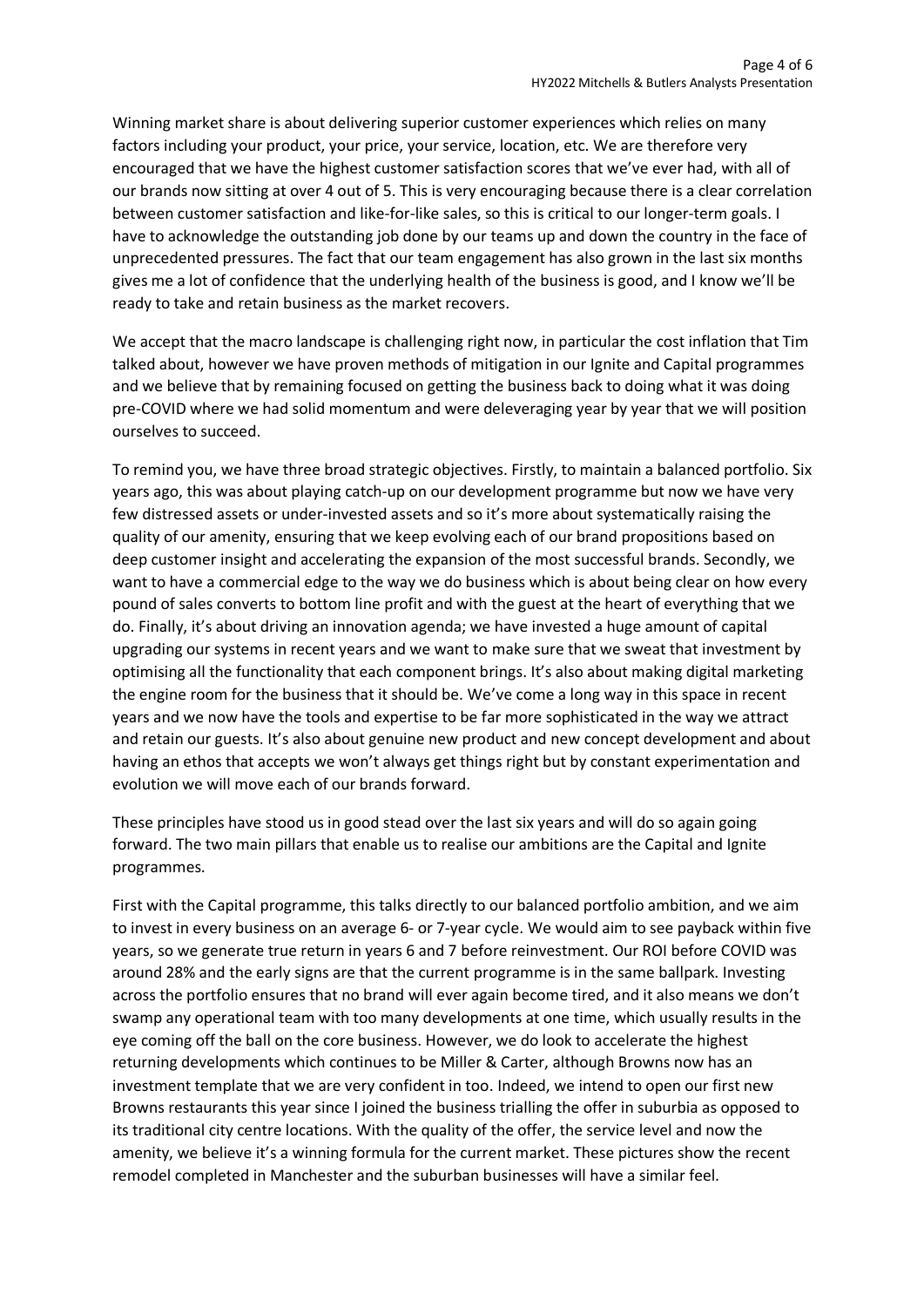Successful capital investment takes a lot of time and planning. COVID has undoubtedly impacted many of the third parties that we work with, mainly in terms of availability of materials and labour supply, and of course this sector too has seen cost increases. That is why we are completing very detailed value engineering exercises for all of our investment formats to mitigate for all or some of the inflation we're seeing coming through. We are also intending to extend the capital programme right through the year whereas previously we finished most of our programmes by periods 7 or 8 to minimise profit dilution. We're now taking the view that although this may be diluting for this year, investing throughout the year is a far more efficient way of managing the programme because it means we can now take seasonality into account, so brands like Toby Carvery lend themselves to summer development when their demand is at the lowest.

The other thing that we plan to do going forward is to invest in more upper floors and vacant land, looking at Innkeepers Collection opportunities or third-party rentals. Whilst this may be dilutive to headline ROI, it's accreditive to net asset value and so ensures that we sweat the assets that we own. Some may argue that cutting back on investment during difficult macro times is prudent; we would argue that the current macro factors are temporary and systematically and relentlessly improving the quality of our estate will serve us best over the long term.

The other key pillar to the way we operate has been and remains our Ignite transformation programme. To remind you, this is something that we first put in place back in February 2016 and the programme remains as full and as stretching as it has always been. It's built on the premise that there's no silver bullet to moving a business of our size forward, but it's progress simultaneously on numerous fronts that together in aggregate makes a difference. It's a programme of constant improvement and innovation and we currently have over 40 initiatives underway, and they've been recently topped up following an Ignite Blue Sky day that we held at the beginning of this month. We now have an established weekly and monthly cadence to tracking the Ignite programme including a project office which manages the programme and a Steer Co that effectively signs off on every initiative. Each initiative has a multifunctional team tasked and empowered to plan, create and launch the activity into the business and to monitor progress post-launch. This has the added benefit that the quality of the input is that much better with a variety of people inputting and lessens the barriers to implementation as we have operational representation in each project.

In terms of value, some projects may only grow profit by circa £0.5m, others are forecast to improve incremental profit by over £10m, but all of them are important to us.

There is a wide range of projects in train as we speak, from selling more and better coffee to making auto-rostering work and hence reducing workload for our general managers and optimising our labour deployment at the same time. We are extending our delivery footprint which already has annualised sales of over £45m, and we are also now focusing hard on improving the performance of the businesses that already do delivery to get every site working to best-in-class levels. We have order at table across all brands which we believe are relevant to it, and we are now driving usage as we know it improves guest experience by taking some of the hassle factors away and because evidence suggests that spend per head is higher through order at table as guests have more time to look at the range of products and then choose to trade up. We've digitised the ways of working for our frontline team so that all tasks are shown in one place and can be reviewed and managed far more easily by retail business managers, this means that we have far greater visibility on the implementation on key pieces of work, and it gives line management a one-stop colour-coded shop to keep track of their to-do lists. We're also releasing more table inventory to online booking and looking at how competitive socialising may play a role in under-used spaces.